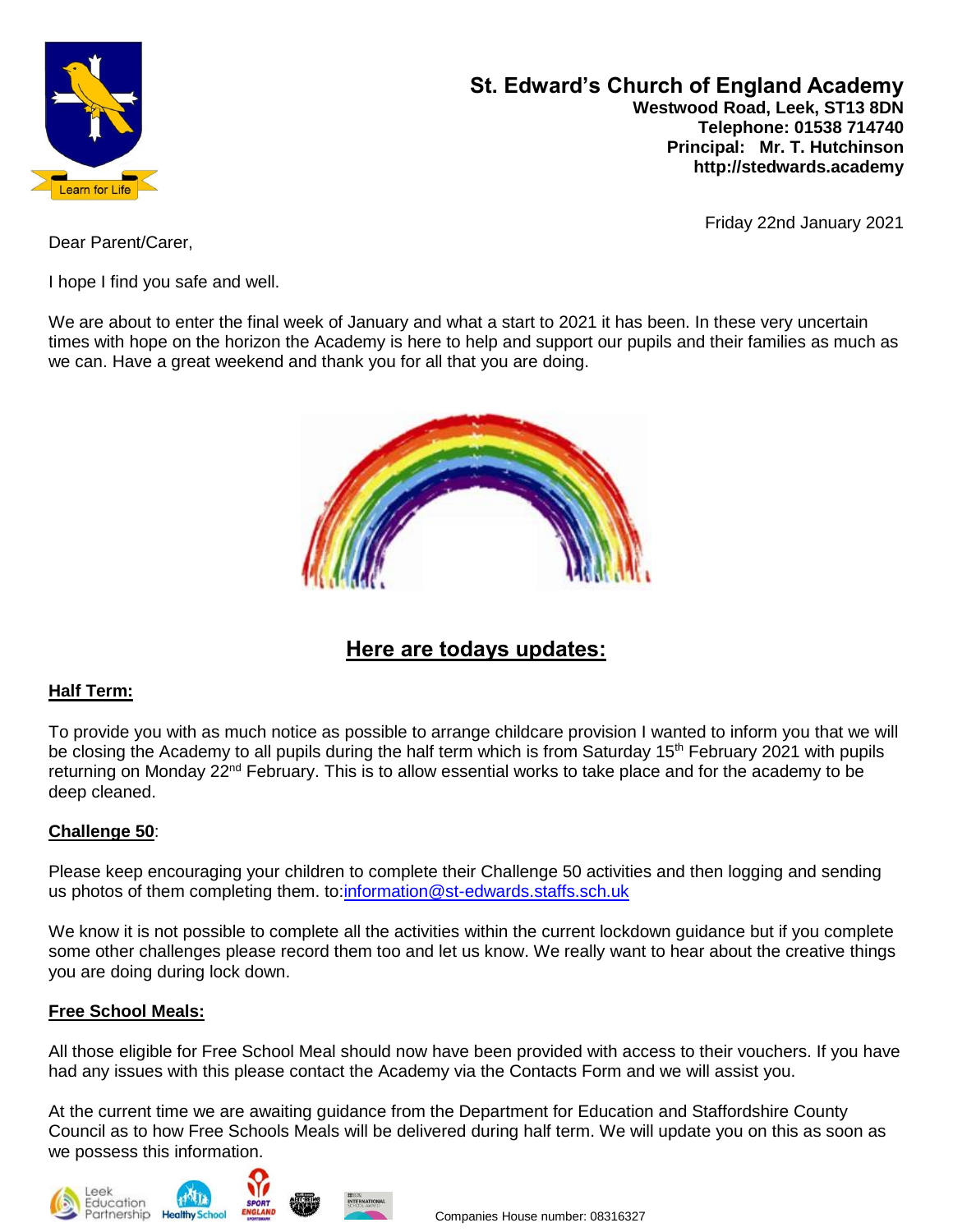## **Academy Phone Line**

Due to the current situation the Academy office telephone is for emergency use only. If you need to contact the Academy could you please use the Contact Form on the website.

To report a pupil absence please use the absence line as normal.

#### **Pokémon and other Game Playing Cards:**

Please can parents/carers of those pupils who are in school please remind their children to keep their Pokémon or other game playing cards at home. Some of these cards are valuable both sentimentally and financially and we do not want them to go missing and cause upset.

#### **Rights Respecting Schools: Holocaust Memorial Day**

The 27th January marks the anniversary of the liberation of Auschwitz-Birkenau, the largest of the Nazi death camps. On this day each year we remember all those who died during the Holocaust and all those who have died in genocides since.

We have selected four articles to focus work on this topic around: Article 2, non-discrimination; Article 19, protection from violence; Article 37, children in detention; and Article 38, protection from war.

We have also included several activities for younger children that focus less on rights and the Holocaust explicitly and more on foundational concepts, like memory and identity, that form the basis of exploring Holocaust Memorial Day in later years.

#### Find the [activities](https://www.unicef.org.uk/rights-respecting-schools/resources/teaching-resources/guidance-assemblies-lessons/article-of-the-week/?utm_source=Unicef_UK&utm_medium=Email&utm_campaign=team_campaign_audience) here.

#### **St Edward's Academy Facebook:**

If you haven't already signed up for the Academy Facebook then please do. If you have you will have seen all the wonderful things that the Academy pupils are doing inside and outside of school.

If your child/children are completing activities or have something they have done that they are really proud of and demonstrates them being 10:10 people please send some images and a brief outline of what they have been doing to:

[information@st-edwards.staffs.sch.uk](mailto:information@st-edwards.staffs.sch.uk)

#### **Looking after body and mind:**

Staffordshire County Council have provided an online resources to guide and support you all in keep your body and mind healthy and active.The link to these resources can be found below:

Doing our bit [website](https://www.staffordshire.gov.uk/DoingOurBit/Get-Inspired/Health-and-wellbeing/Do-it-to-feel-good-physical.aspx)

#### **Teams:**

Again thank you for your patience as we work through the teething problems that have arisen regarding home learning. One of your emails described it as akin to building a plane whilst flying it. I appreciate and agree with the sentiment. We are dealing with any concerns and queries as quickly as possible and we will continue to do this until all pupils are accessing the very best education and support that we can provide.





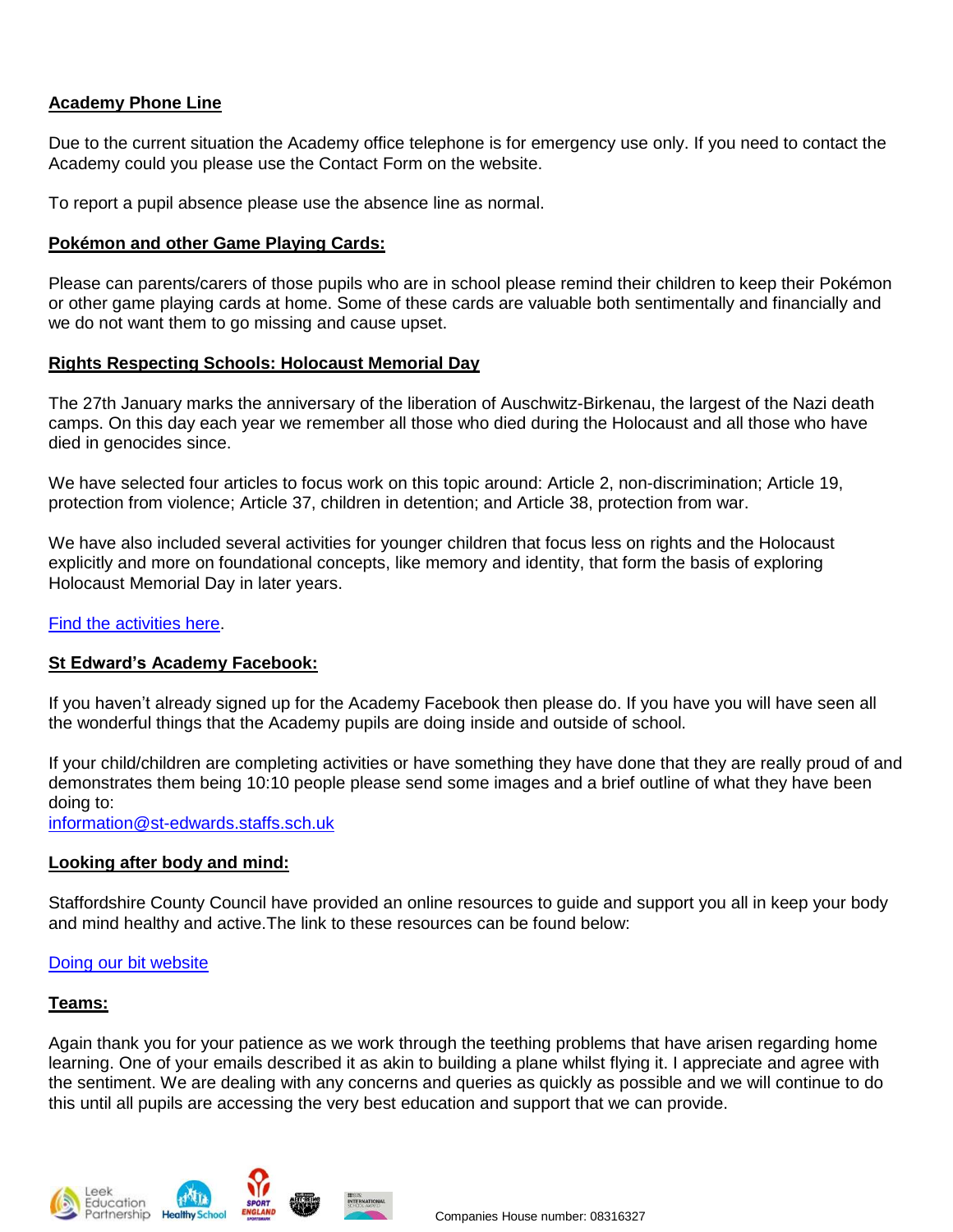Regarding elements on Teams such as Assignments and the addition of APPs etc. we are working to bring a consistent pattern for all pupils as quickly as possible now that we are up and running. I will keep you updated on this but once again thank you for your understanding.

Could you please remind your child that whilst on teams they should not be setting up their own groups or starting their own meetings on Microsoft Teams; only the groups and meetings set up by Academy staff should be used. If your child is unable to access the relevant groups or meetings for their schoolwork, please use the contact form on the Academy website to request assistance.

#### **Teams Guidance Notes:**

Click here: [St Edwards Academy](https://www.stedwards.academy/curriculum/home-learning-timetable)

## **Register your Place for September 2021:**

I know this may seem a long way off however, the deadline to register your place at St Edward's for Year 5 or Year 7 new starters has now passed but don't worry you can still sign up.

Please complete this form on the Staffordshire County Council website:

[Admission to primary and middle schools September 2021 entry -](https://www.staffordshire.gov.uk/Education/Admissions-primary/Apply/Overview.aspx) Staffordshire County Council

## **Critical Worker and Vulnerable Group Places:**

We were awaiting further guidance from the Government regarding the expectations around pupils and who can be in school. We have now received this information and it informs us that we are to accept Critical Worker and Vulnerable pupils where they require a place.

If you require a place and fall within the criteria that can be found in the link below and currently do not have one please complete the form that can be found here:

#### [Critical Worker and Vulnerable Group Request Form](https://forms.office.com/Pages/ResponsePage.aspx?id=1fhjb3KZgUuT_NXvEhdWcKayiLvXvodDpRcCWau7pr1UN1hZR0dHVDBUWlQ2NlJBR1VISFZSS0k1US4u)

I would urge all parents/carers to **consider** wherever possible to keep their children at home. We are doing everything we can to control and mitigate the transmission of the virus but I am sure you are aware that the current national situation is alarming and the 'Stay at Home' message is one for us all to heed where ever possible.

# Here is the [Government](https://assets.publishing.service.gov.uk/government/uploads/system/uploads/attachment_data/file/950510/School_national_restrictions_guidance.pdf) Guidance from 7<sup>th</sup> January.

# **Frequently Asked Questions:**

If you have a question you would like answering regarding the Academy, please click on the link below:

[Frequently Asked Question Form](https://forms.office.com/Pages/ResponsePage.aspx?id=1fhjb3KZgUuT_NXvEhdWcKayiLvXvodDpRcCWau7pr1URE41SjZHSElQTUhDTEwzV01JMEtLRlZXRS4u)

# **Half Term Challenges:**

St Edward's Church of England Academy's Arts and Sports Faculty will be setting pupils a number of extracurricular challenges this half term! These challenges are optional and all pupils are welcome to complete the challenges whether they are currently home learning or whether they are in school during the day then taking part in the challenges after school.





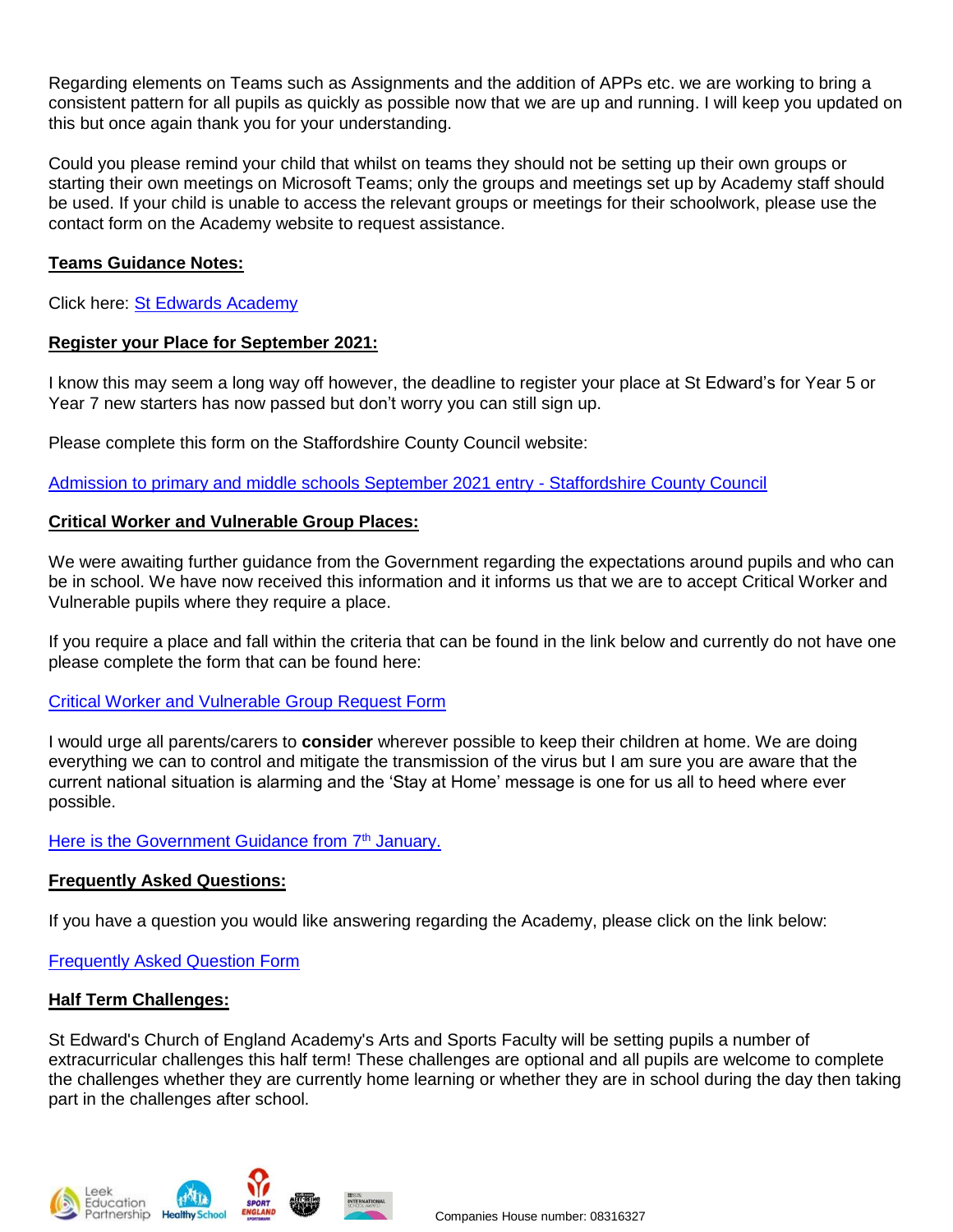Each week, pupils will be set a new challenge. Pupils can choose to complete all, some or none of the challenges - they are designed to be fun!

WB 11/1 – Three Peaks Challenge (walk/run/swim/ride the equivalent of the 26 miles of the Three Peaks) **WB 18/1 – St Edward's Bake Off (create a 'Show Stopper' of your own choosing)**

WB 25/1 – St Edward's Got Talent (create a video or sound bite of your musical ability; it could be a show tune, a piece recorded on an instrument or a song you have created)

WB 1/2 – Photography competition(information to follow on Microsoft Teams)

WB 8/2 – Jewellery design competition and winners of the Three Peaks Challenge celebrated

In addition to the above, we will also be posting on Microsoft Teams two fitness classes a week that have kindly been recorded by the staff at Fit Bodies Gym in Leek (these fitness classes will be suitable for pupils in all year groups).

Pupils can find more information about each challenge, watch the fitness classes and return photographs etc. of their completed challenges on Microsoft Teams by going to the folder labelled with their year group then 'Arts and Sports Extracurricular Challenges'.

# **Contacting the Academy:**

To assist you in contacting the correct person at the Academy when you have a query, please continue to utilise the CONTACT link on the Academy website for all general and office focused enquiries. Please avoid sending texts and wherever possible calling the Academy as you may not always get a response via these lines of communication at the current time. Whereas with the Contact Form to you will as soon as possible. For any subject specific questions, please utilise the following addresses to access key subject specialists:

- 
- 

For Maths [maths@st-edwards.staffs.sch.uk](mailto:maths@st-edwards.staffs.sch.uk)

- For English [englishst@st-edwards.staffs.sch.uk](mailto:englishst@st-edwards.staffs.sch.uk)
- For Science and Computing scienceandcomputing@st-edwards.staffs.sch.uk
- For Geography, History and MFL [humanandlang@st-edwards.staffs.sch.uk](mailto:humanandlang@st-edwards.staffs.sch.uk)
- 
- 

• For RE re-sted@st-edwards.staffs.sch.uk

For Creative Studies [creativestudies@st-edwards.staffs.sch.uk](mailto:creativestudies@st-edwards.staffs.sch.uk)

# **Safeguarding:**

Keeping our pupils and their families safe is our most important job.

If you have any concerns, please call First Response on 0800 131 3126 or the NSPCC on 0808 800 5000 or Childline on 0800 1111. If you need to contact us, please do so via the Contacts link on the Academy website.

There is a lot of support available to help keep your child safe online. Below are some useful links to help parents and carers:

• Think You Know:https://www.thinkuknow.co.uk/ (advice from the National Crime Agency to stay safe online)

• Internet Matters:https://www.internetmatters.org/ (support for parents and carers to keep their children safe online)

- Parent Info:https://parentinfo.org/ (support for parents and carers to keep their children safe online)
- LGfL:https://www.lgfl.net/online-safety/ (support for parents and carers to keep their children safe online)

• Net Aware:https://www.net-aware.org.uk/ (support for parents and carers from the NSPCC)

# **Staying Safe Online: CEO**

As we are all needing to use the internet more and more to access communication, information and resources for every part of our lives at the moment, it is even more important that we are all aware of the dangers that being



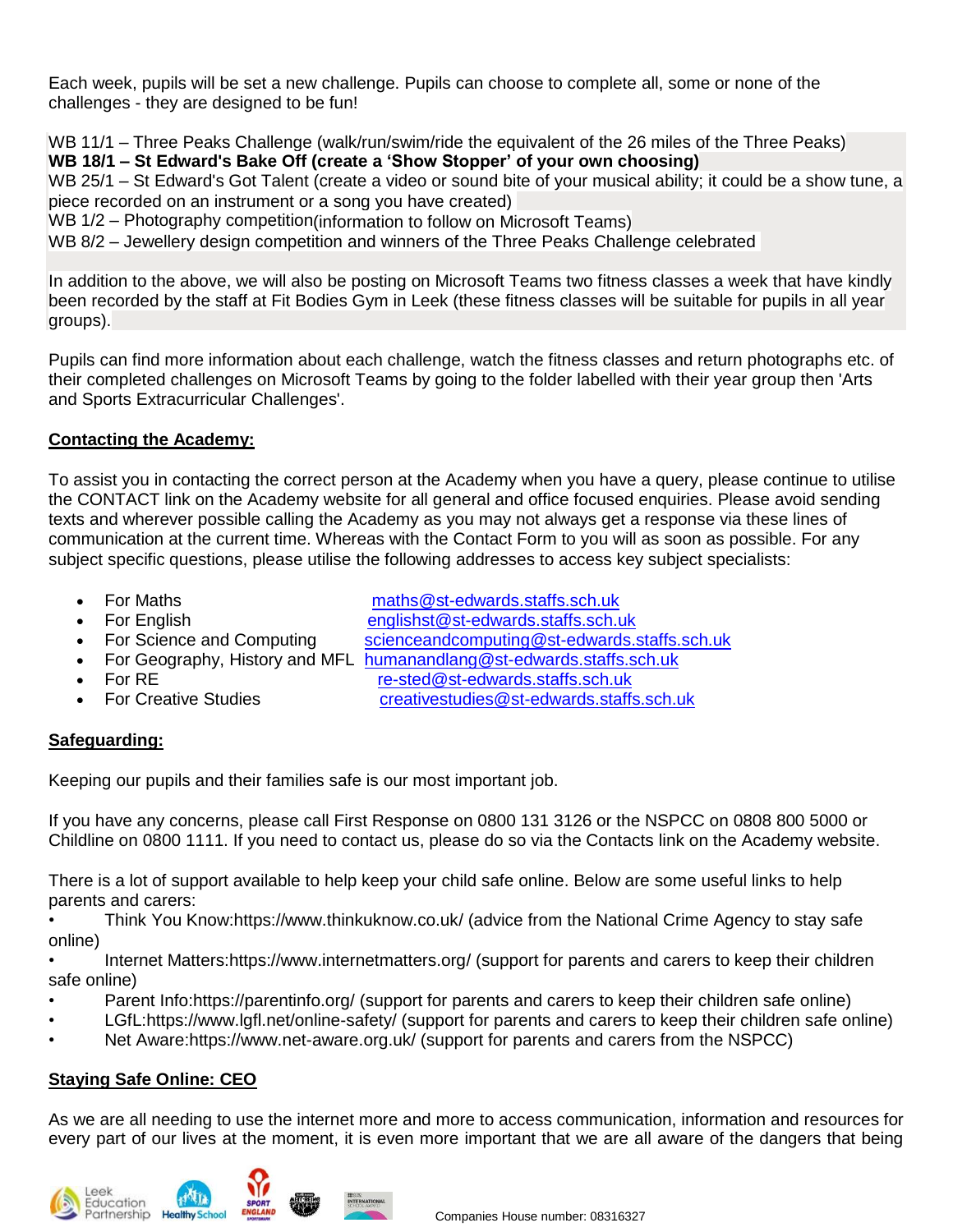online and working online can pose. This is particularly important for your children and our pupils who are utilising the World Wide Web. CEOP and the Thinkuknow education programme are generating worksheets and guidance each week on a Tuesday to support everyone to stay safe online. Please use the link below or visit the 'School Information Updates' section on the Academy website:

# [CEOP Thinkuknow Online Safety Guidance](https://www.stedwards.academy/admin/ckfinder/userfiles/files/CEOP%20sheet%20for%20parents%20and%20pupils.pdf)

# **Additional Web Resources That Be Helpful to Parents**

## [https://radioblogging.net](https://radioblogging.net/)

Some info to be sent to parents with the above link:

This is a radio broadcast on the internet with a live lesson by English teachers at 9.30am to inspire writers. Click on the orange button to listen. Pupils need to listen live to access the lesson - set yourself a reminder for 9.25am so that you don't miss out!

Reading recommendations by age group: <https://schoolreadinglist.co.uk/>

Audio books free during school closure: <https://stories.audible.com/start-listen>

<https://www.twinkl.co.uk/home-learning-hub>

<https://artsandculture.withgoogle.com/en-us/> <https://padlet.com/>

<https://www.chesterzoo.org/schools/resources/>

<https://www.scouts.org.uk/the-great-indoors>

<https://www.worldofdavidwalliams.com/elevenses/>

<https://www.jodrellbank.net/sciencelearningathome/>

<https://www.jcb.com/origin2017/~/asset/14/46105>

# **Responses to FAQs**:

#### **Question:**

Can you confirm that parents evening is going ahead for Year 6?

#### **Answer:**

Yes this will take place in line with the bookings that you made. We want to give parents and carers the opportunity to meet with teachers and discuss the first terms progress. We look forward to meeting with you.

#### **Question:**

Are staff wearing masks in classrooms and if not why not?

#### **Answer:**

At the current time neither members of staff or pupils are required to wear masks in class. This is in line with Government and Public Health England Guidance. All pupils and staff wear masks when moving around the school and social distance in the corridors.